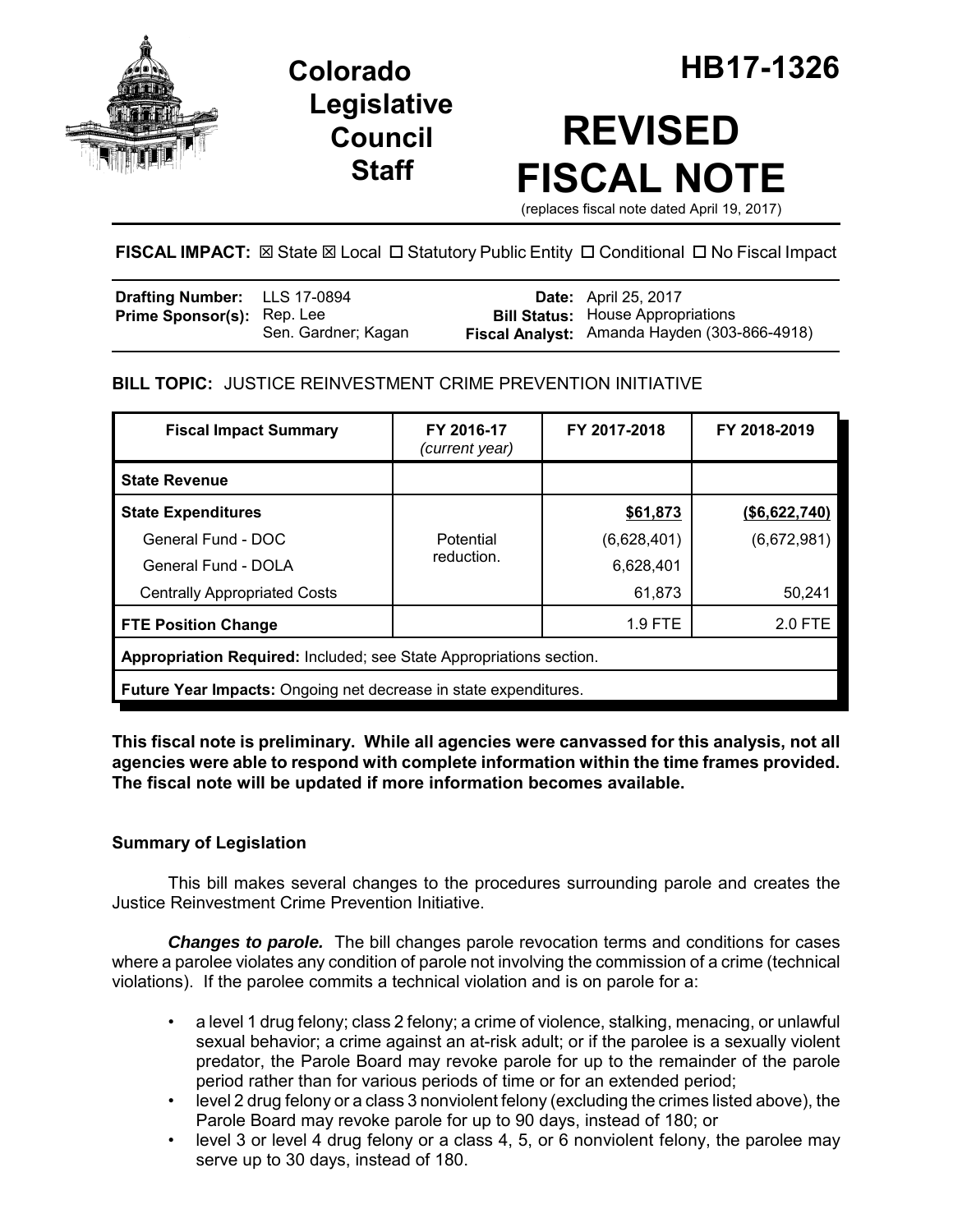April 25, 2017

The bill changes the maximum time a revoked parolee can be held in the preparole release and revocation facility from 180 to 90 days. The bill repeals the Department of Corrections' authority to operate community return-to-custody facilities. It directs the Parole Board to conduct parole release review in lieu of a hearing, without the presence of the inmate, if the inmate is assessed to be a "low" or "very low" risk and victim notification is not required by law. Prior to parole release hearings, the Division of Adult Parole must conduct a parole plan investigation and inform the Parole Board of the results. If the Parole Board finds the plan inadequate, it may table the parole release decision and require the Division to submit a revised plan within 30 days.

*Justice Reinvestment Crime Prevention Initiative.* The bill creates the Justice Reinvestment Crime Prevention Initiative (initiative) in the Department of Local Affairs (DOLA). Subject to available appropriations, the Division of Local Government must administer the initiative to expand small business lending and provide grants aimed at reducing crime and promoting community development in the target communities of north Aurora and southeast Colorado Springs. The division must report annually to the General Assembly on the progress and outcomes of the initiative. The initiative sunsets on September 1, 2020.

*Small business lending.* On and after July 1, 2017, DOLA must develop and implement the initiative to expand small business lending in the target communities. On or before August 1, 2017, it must issue a request for participation and select one or more nondepository community development financial institution loan funds to participate in the initiative. The bill specifies the terms under which the initiative and any participating loan funds must operate. DOLA may retain up to 15 percent of funding received for small business lending in a loan loss reserve fund.

*Grant program.* On and after July 1, 2017, DOLA must develop and implement a grant program to provide funding to eligible entities for programs, projects, or direct services aimed at reducing crime in the target communities. Within a month of that date, it must issue a request for participation and select a community foundation or foundations to manage the grant program. The bill specifies the roles and responsibilities that the participating foundation(s) must adhere to, and it outlines the permissible uses of grant funding. DOLA must transfer to the community foundation(s) the administrative costs related to managing the grant program, which may not exceed 4 percent of the appropriation.

#### **State Expenditures**

This bill results in a net increase in state expenditures of \$61,873 in FY 2017-18 and a net decrease of \$6,662,740 in FY 2018-19. It decreases General Fund expenditures in the Department of Corrections (DOC) by \$6,616,044 in FY 2017-18 and \$6,724,571 in FY 2018-19. There is a 1.0 FTE increase in DOC in both years. The bill increases General Fund expenditures in DOLA by \$6,677,917 and 0.9 FTE in FY 2017-18 and by at least \$101,831 and 1.0 FTE in FY 2018-19. These impacts are shown in Table 1 and discussed below.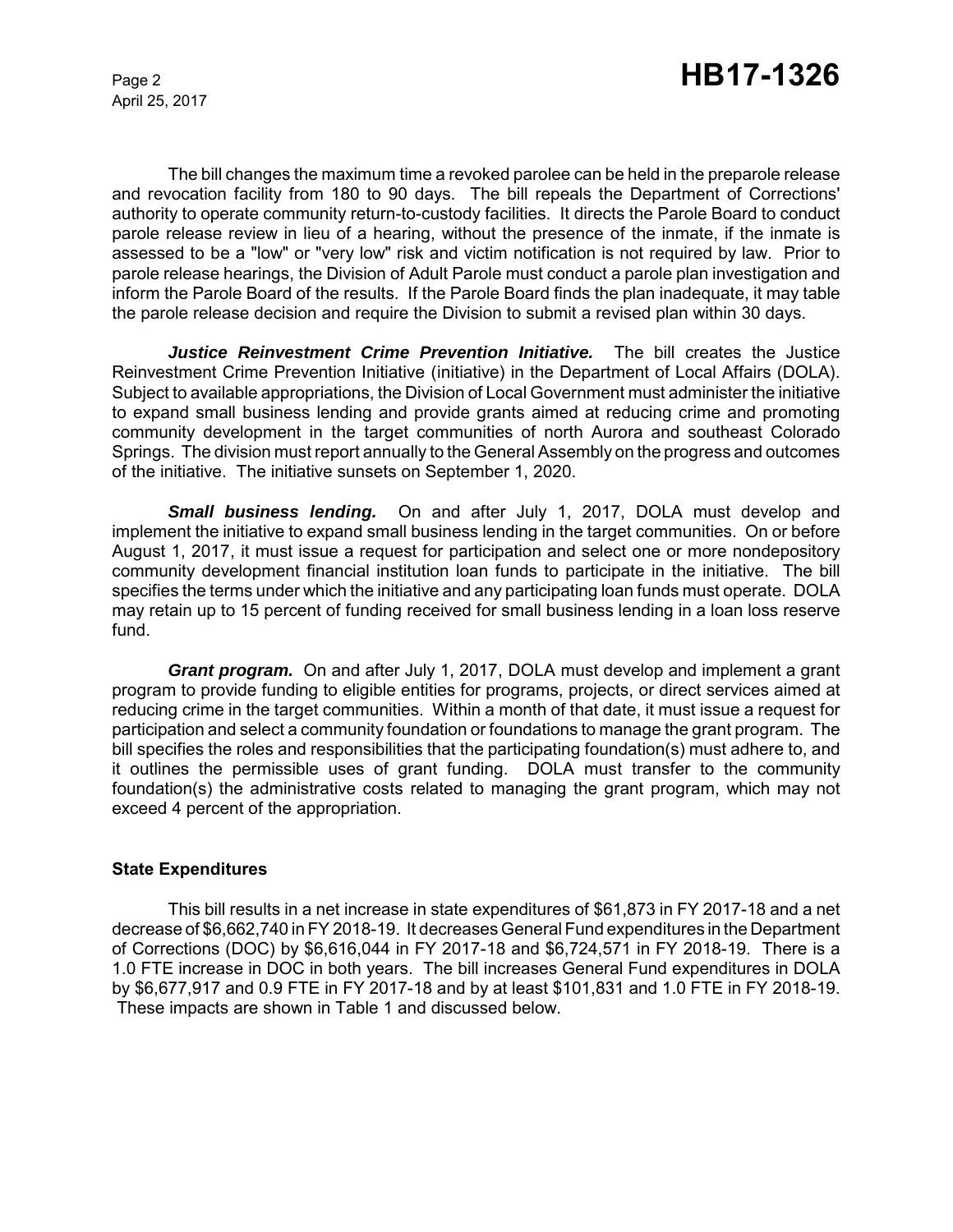| Table 1. Expenditures Under HB17-1326              |               |               |  |  |  |
|----------------------------------------------------|---------------|---------------|--|--|--|
| <b>Cost Components</b>                             | FY 2017-18    | FY 2018-19    |  |  |  |
| <b>Department of Corrections</b>                   | (\$6,616,044) | (\$6,724,571) |  |  |  |
| <b>Personal Services</b>                           | 45,319        | 45,319        |  |  |  |
| <b>FTE</b>                                         | 1.0 FTE       | 1.0 FTE       |  |  |  |
| Operating Expenses and Capital Outlay Costs        | 5,653         | 950           |  |  |  |
| <b>Computer Programming</b>                        | 103,824       |               |  |  |  |
| Centrally Appropriated Costs*                      | 12,357        | 12,357        |  |  |  |
| <b>Prison Bed Reduction</b>                        | (6,783,197)   | (6,783,197)   |  |  |  |
| <b>Department of Local Affairs</b>                 | \$6,677,917   | \$101,831     |  |  |  |
| <b>Personal Services</b>                           | \$49,447      | \$53,943      |  |  |  |
| <b>FTE</b>                                         | 0.9 FTE       | 1.0 FTE       |  |  |  |
| <b>Operating Expenses and Capital Outlay Costs</b> | 5,858         | 1,250         |  |  |  |
| Travel                                             | 735           | 735           |  |  |  |
| <b>Computer Programming</b>                        | 48,288        | 6,592         |  |  |  |
| <b>Legal Services</b>                              | 4,753         | 1,426         |  |  |  |
| Small Business Lending and Grant Funding           | 6,519,320     | <b>TBD</b>    |  |  |  |
| Centrally Appropriated Costs*                      | 49,516        | 37,885        |  |  |  |
| <b>TOTAL</b>                                       | \$61,873      | (\$6,622,740) |  |  |  |

*\*Centrally appropriated costs are not included in the bill's appropriation.*

*Assumptions.* Based on current trends in DOC, the fiscal note assumes that approximately 1,240 non-violent offenders will fall into the 30-day revocation period specified by the bill. No estimates have been made regarding parolees whose new revocation periods will be capped at 90 days or the remainder of their term; it is unclear how those changes will affect state expenditures. Parolees spend on average 55 days in jail before being revoked. The average length of stay for a non-violent offender revoked for a technical parole violation, starting from the date of revocation, is 105 days. All offenders spend on average 14 days in jail after their revocation hearings and approximately 91 days in either community return-to-custody facilities (CRCF) or DOC. The bill eliminates the use of CRCF beds. Because of the shortened revocation period, the fiscal note assumes that these offenders will likely not be revoked at all; instead, they will be sentenced to either short stays in jail or other intermediate sanctions such as jail-based treatment. The fiscal note also makes the following assumptions:

- The bill will take effect in June of 2017. There may be a minimal reduction in state expenditures in the current FY 2016-17.
- The reduction in expenditures from jail reimbursements totals \$647,671. This is based on a reimbursement rate of \$54.39 to county jails and accounts for only the 14 days offenders spend in jail after their revocation hearings.
- The reduction in expenditures from private prison beds totals \$3,728,215, based on an average daily rate of \$56.80.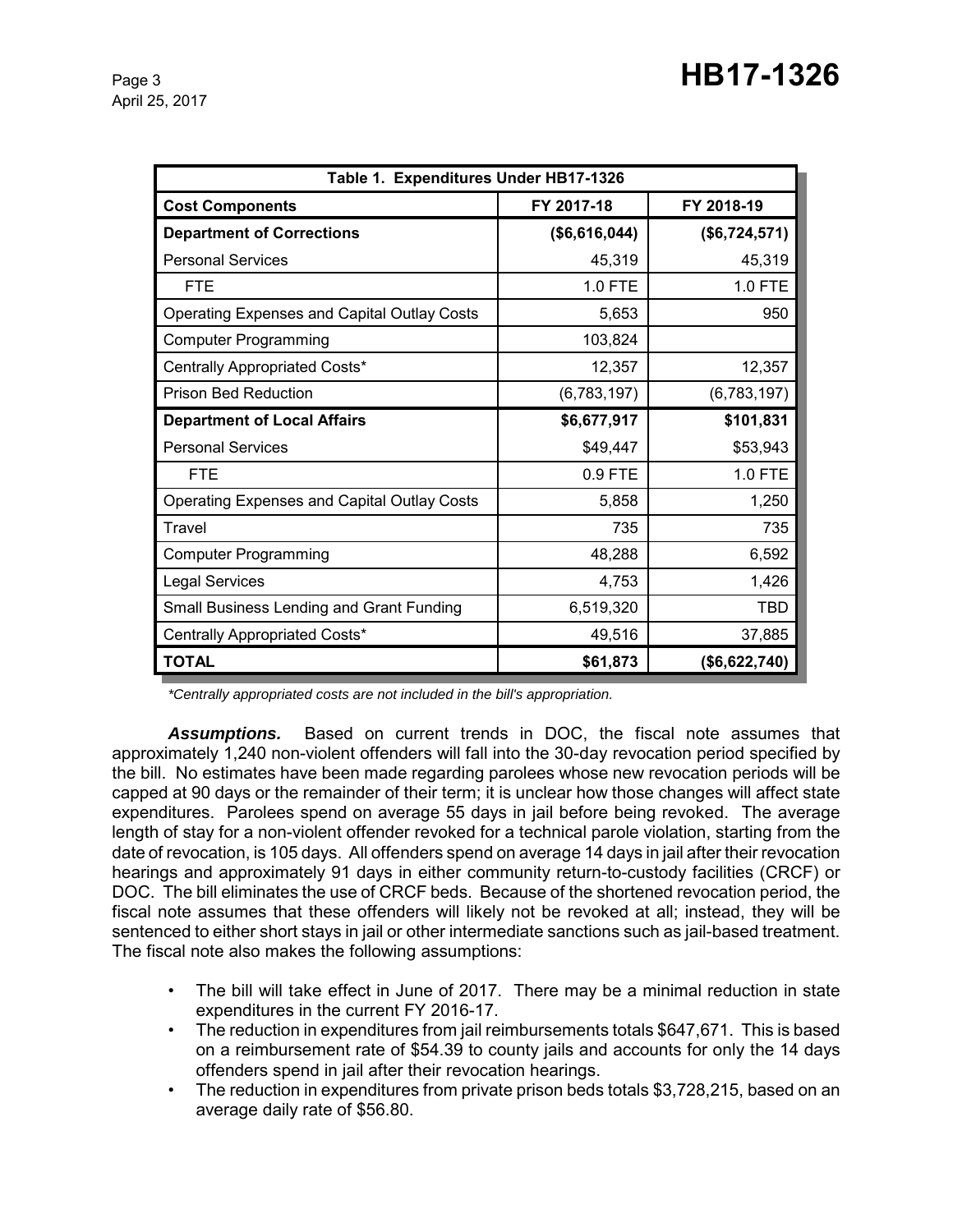April 25, 2017

• The reduction in expenditures from the elimination of CRCF totals approximately \$2,407,311. DOC currently receives \$3,241,110 for CRCF. Some of this funding is used for intermediate sanctions, such as jail-based treatment. The average daily population in CRCF beds for jail-based treatment is 80 offenders. DOC has already received funding for 38 of these beds through an FY 2017-18 decision item. The fiscal note assumes that DOC requires funding to reimburse jails for the remaining 42 beds at \$54.39 per day (or \$833,799 total funds), resulting in an overall decrease in CRCF funds of \$2,407,311. If the Parole Board recommends intermediate sanctions more often in lieu of the 30-day revocation period, DOC may need to request additional funding for jail-based treatment through the annual budget process.

*Department of Corrections.* Because of the shortened revocation periods, workload for Community Parole Officers is expected to increase. The Division of Adult Parole within DOC requires an additional administrative assistant to help with parole plan investigations. Standard operating expenses and capital outlay costs have been included. The fiscal note assumes a start date of June 1, 2017; the General Fund pay date shift moves costs into FY 2017-18. DOC requires additional computer programming: approximately 1,008 hours at \$103 per hour to change applications related to Parole Board hearings, time/release action notices, and the Parole Board scheduling system. If the bill results in more frequent technical parole revocations, and therefore more frequent revocation hearings, the Division of Adult Parole and the Parole Board may need to request additional appropriations through the annual budget process.

*Department of Local Affairs.* Beginning July 1, 2017, DOLA requires one additional FTE to administer the small business lending and grant program established by the bill. Operating expenses and capital outlay costs include printing and postage expenses of \$300 to mail program grants, contracts, and annual notices of funding availability. Personal services and operating expenses have been prorated to account for the General Fund pay date shift. Travel expenses assume annual reimbursement of 1,500 vehicle miles traveled in order to provide oversight and management of the program's participants and grantees in Aurora and Colorado Springs. DOLA requires legal services for initial rule-making and ongoing updates and computer programming to allow secure access to its grant application portal for grantees and program participants. The bill appropriates \$6,519,320 for small business lending and grants. Small business loans are capped at \$50,000; grant award size is not specified in the bill. DOLA will determine how many loans and grants to make through the initiative. The fiscal note assumes that all funds will be disbursed in FY 2017-18; total funding for grants and loans in FY 2018-19 is unknown at this time and will depend on future appropriations made by the General Assembly.

*Centrally appropriated costs.* Pursuant to a Joint Budget Committee policy, certain costs associated with this bill are addressed through the annual budget process and centrally appropriated in the Long Bill or supplemental appropriations bills, rather than in this bill. The centrally appropriated costs subject to this policy are estimated in the fiscal note for informational purposes and summarized in Table 3.

| Table 3. Centrally Appropriated Costs Under HB17-1326                |            |            |  |  |  |  |
|----------------------------------------------------------------------|------------|------------|--|--|--|--|
| <b>Cost Components</b>                                               | FY 2017-18 | FY 2018-19 |  |  |  |  |
| Employee Insurance (Health, Life, Dental, and Short-term Disability) | \$16,184   | \$17,059   |  |  |  |  |
| Supplemental Employee Retirement Payments                            | 8,492      | 8,894      |  |  |  |  |
| <b>Indirect Costs</b>                                                | 31.197     | 18,288     |  |  |  |  |
| <b>Leased Space</b>                                                  | 6,000      | 6,000      |  |  |  |  |
| <b>TOTAL</b>                                                         | \$61,873   | \$50,241   |  |  |  |  |